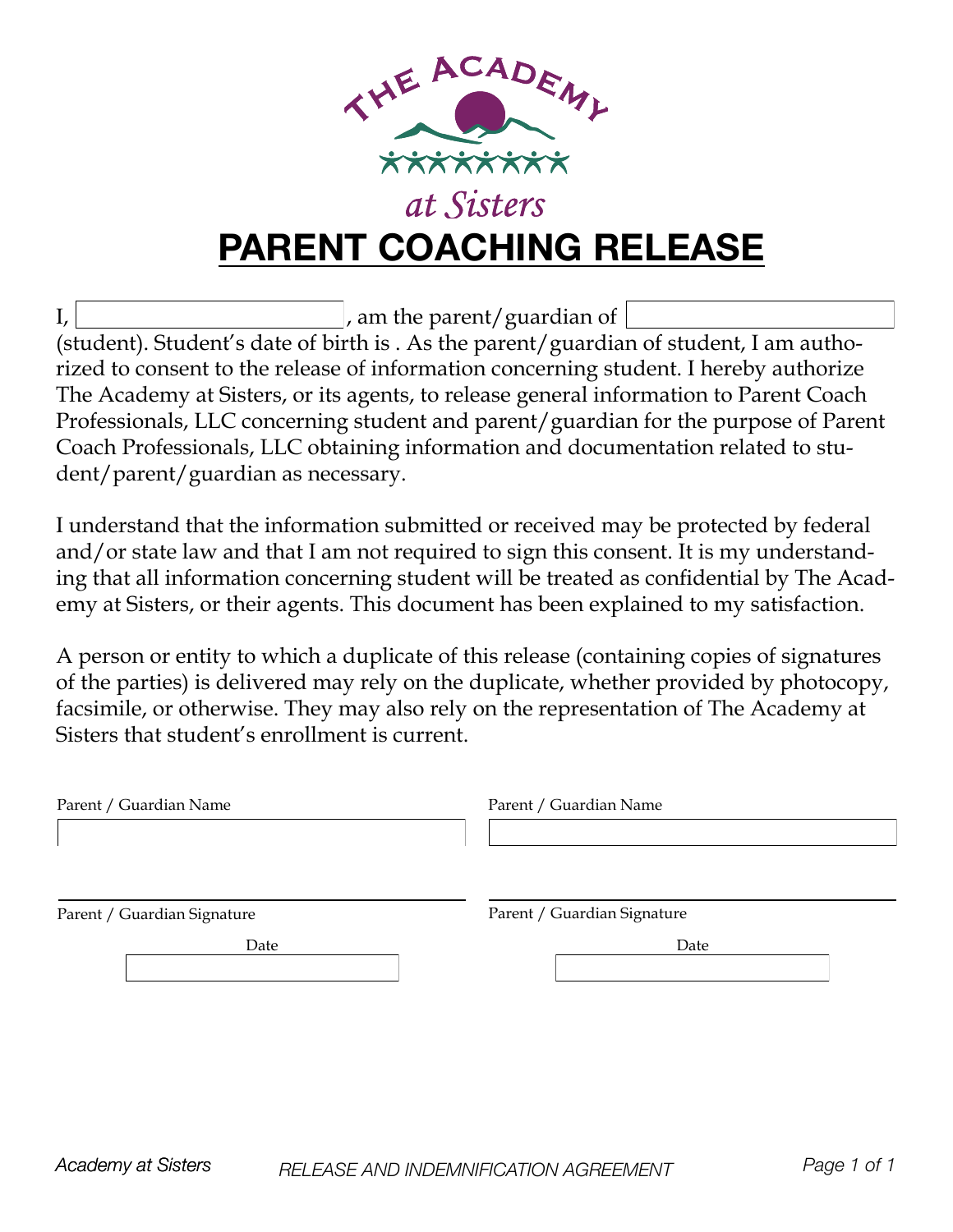

# **ACADEMIC / TESTING RELEASE**

In order to design the most appropriate curriculum for the student, transcripts of all previous Junior High School and Senior High School work are required. Please complete the information requested below:

Permission granted to release school records to the Academy at Sisters.

| Pupil's Last Name | First Name | Middle Name | Date of Birth |
|-------------------|------------|-------------|---------------|
|                   |            |             |               |

This student is applying for enrollment in The Academy at Sisters. Permission is hereby granted for the release of the following school records to:

### **Registrar The Academy at Sisters 63325 Silvis Rd. Bend, OR 97701**

- 1. Official Transcript of Credit.
- 2. Withdrawal grades, including incomplete classes.
- 3. Test data, health records, and counseling information.
- 4. Any other records pertaining to the psychiatric or psychological evaluation of the student.

Parent / Guardian Name Date

Parent / Guardian Signature

Please list all Junior and Senior High Schools attended (list most recent first with complete address):

| Name of School | Address | Dates Attended |
|----------------|---------|----------------|
|                |         |                |
|                |         |                |
|                |         |                |
|                |         |                |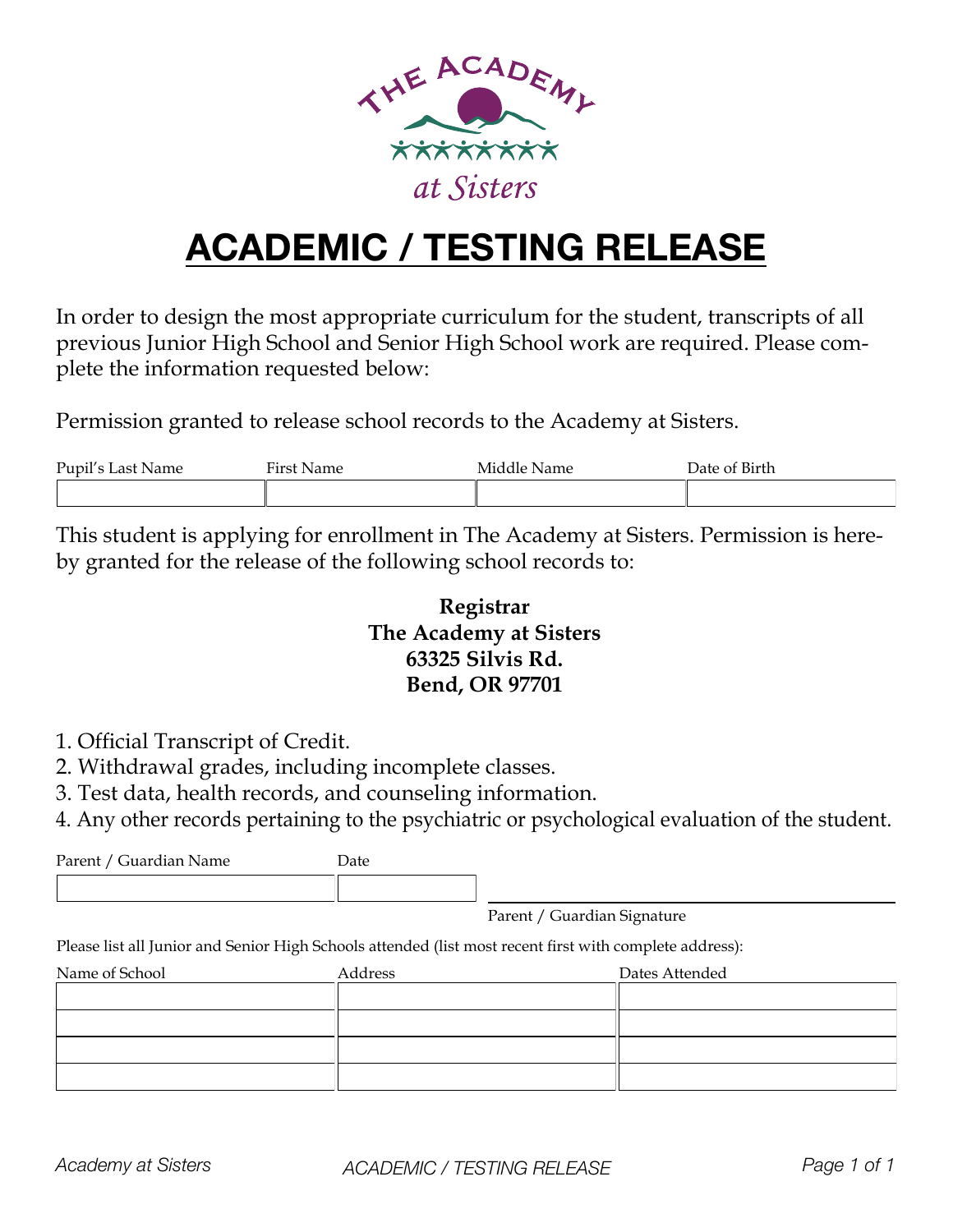

## **PUBLIC USE OF IMAGES CONSENT AND RELEASE**

The Academy at Sisters is authorized to use images and or sounds of student, captured electronically or physically, by means of audio, video, photographic, or by written documents, for use in publicity, marketing of The Academy at Sisters, or for use in educational activities or programs, or school related newspapers, catalogs, yearbooks, or productions.

Parent/Guardian releases The Academy at Sisters from any and all causes of action, claims, demands, damages, costs, loss of services, expenses and compensation, and any and all known or unknown injuries or consequential damages, related in any way to this consent and release for public use of images.

The provisions of this document remains in force during Student's enrollment and survive the termination of student's enrollment. The provisions of this document are binding on the heirs, executors, and administrators of Student and the undersigned.

A duplicate copy of this document, whether by photocopy, facsimile, or otherwise, and containing copies of signatures of Parent/Guardian, shall have the same evidentiary effect as an original.

In the event any party to this agreement engages an attorney to enforce this agreement or any of its terms, whether or not a suit or action is commenced, it is agreed that the prevailing party shall be entitled to recover reasonable attorney fees and costs (including without limitation, travel, expert and non-expert witness fees, deposition costs, long distance costs, and postage) incurred prior to commencement of suit, at trial, and on appeal and including attorney fees and costs of collection.

#### THIS DOCUMENT CONTAINS A RELEASE OF LIABILITY. BY SIGNING BELOW, PAR-ENT/GUARDIAN ACKNOWLEDGES THAT S/HE HAS READ, UNDERSTANDS, AND CONSENTS TO THE PROVISIONS OF THIS DOCUMENT.

| Parent / Guardian Name | Date |                             |
|------------------------|------|-----------------------------|
|                        |      |                             |
|                        |      | Parent / Guardian Signature |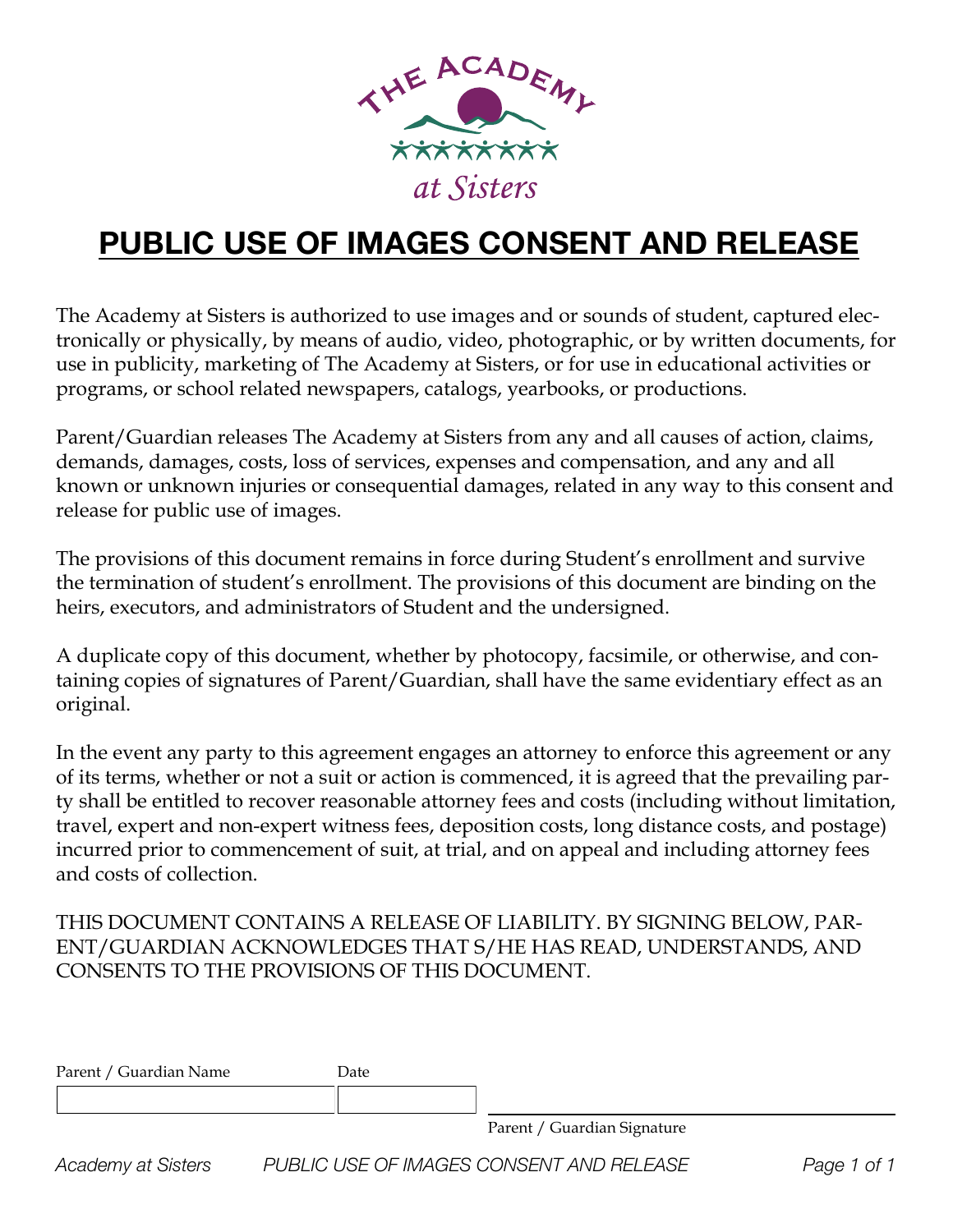

## **INFORMED CONSENT FOR MENTAL HEALTH TREATMENT**

## **Client/Parent Rights and Responsibilities**

**The following describes certain of your rights and responsibilities. Please read this carefully before signing the consent for mental health evaluation and treatment for your daughter.**

I understand that mental health services provided by the Academy at Sisters will be provided by a Psychologist, Social Worker, Mental Health Counselor, or other mental health provider (Treatment Provider). The Treatment Provider will be licensed to practice in the state of Oregon.

I understand that my right to privacy as well as my daughter's right to privacy is protected by Federal and State laws. I understand that this means that information shared with a Treatment Provider, or which my daughter shares with a Treatment Provider as part of mental health treatment is confidential, and cannot be released to anyone outside of the Academy at Sisters without written permission from me, with certain exceptions listed below.

I understand that under Oregon State Law, the Academy at Sisters must report to appropriate agencies:

- 1. Suspected child abuse and/or reports of child abuse
- 2. Suspected elder abuse and/or reports of elder abuse
- 3. Suspected abuse of mentally ill or developmentally disabled persons and/or reports of abuse of mentally ill or developmentally disabled persons
- 4. Any/all information requested by court order or subpoena
- 5. Harm or threat of harm to self or others

I understand that under Oregon State Law noncustodial parents have the right to consult with my daughter's Treatment Providers and medical care providers and to inspect and receive copies of my daughter's psychological and/or medical records to the same extent as the custodial parent has these rights. I acknowledge that the noncustodial parent may request information regarding my daughter's medical and psychological records, and that by signing this agreement I consent to the release by Academy at Sisters of this information to a noncustodial parent in the event that it is requested in accordance with Oregon State Law. I understand that if another state has terminated the rights of a noncustodial parent to receive said records, it is my responsibility to provide this documentation to the Academy at Sisters. I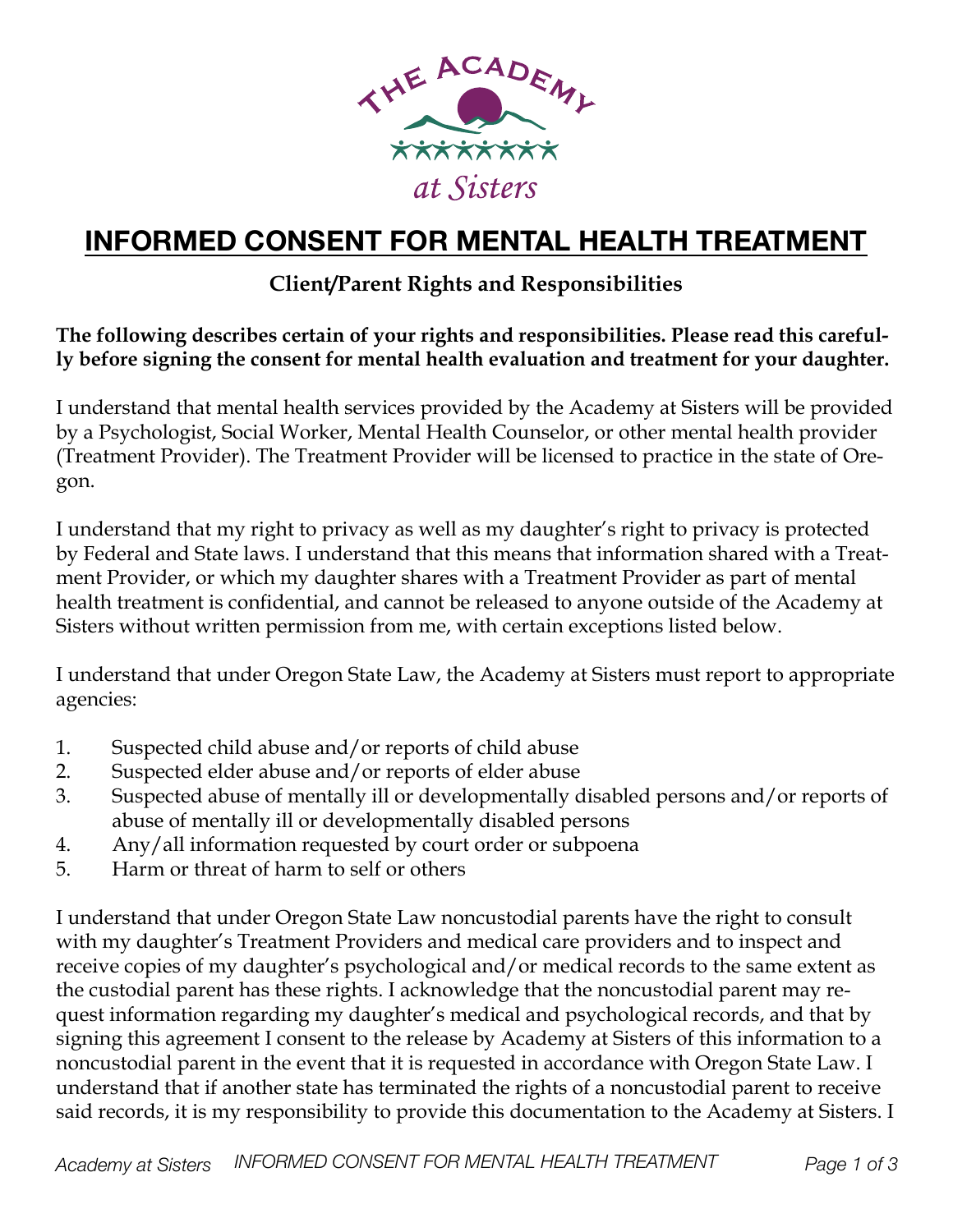further acknowledge that the Academy at Sisters will make its own determination of whether it must comply with orders and judgments of other jurisdictions.

I understand that in cases of medical or psychiatric emergency, information sufficient to respond to the situation may be disclosed to emergency personnel, including but not limited to: my daughter's Primary Care Physician, my daughter's Treatment Providers, Emergency Medical Technicians (EMT's), Emergency Room Medical Staff, and/or Mental Health Crisis Clinicians. I understand that I will be informed of this disclosure as soon as reasonably possible.

I understand that diagnosis, treatment plans, and information discussed in treatment may be shared with members of the treatment team at the Academy of Sisters, with the Administration of the Academy at Sisters, and/or with teachers and residential staff at the Academy at Sisters. I authorize and consent to said sharing of information, diagnosis, and treatment plans. I understand that this information is shared when the Academy at Sisters deems it appropriate or helpful to my daughter's treatment, and/or when it is appropriate and/or necessary for my daughter's safety. I understand that my daughter's Treatment Provider will keep mental health progress notes, in line with professional standards, and that these notes will be kept in my daughter's treatment file at the Academy at Sisters. I understand that my daughter's Treatment Provider may consult with other licensed mental health professionals to appropriately diagnose and treat my daughter, and that if consultation is sought, my daughter's identity will not be shared with the consulting professional.

I understand that adolescents age 14 and older have the right to request mental health treatment and that they have the right to request that the service provider maintain the confidentiality of records associated with said treatment. I also understand that confidentiality may be an important issue for younger children and adolescents. I understand that under Oregon law my daughter's Treatment Provider reserves the right to make clinical decisions regarding confidentiality issues between my daughter and myself, and between my daughter and my daughter's other parents/guardians. I understand, however, that my daughter's Treatment Provider works as part of the treatment team at the Academy and will therefore share pertinent information with the treatment team.

I understand that I have the right to talk to my daughter's Treatment Provider and to ask questions about her treatment at any time. If I am dissatisfied, I have the right to talk to my daughter's Treatment Provider and/or Treatment Coordinator about my dissatisfaction. If problems cannot be resolved, I understand that I have the right to talk to the Program Manager, and/or Administration of the Academy at Sisters. I understand that if there are still unresolved problems, I have the right to report them to the appropriate agency and/or licensing board, and that I will be provided with the information necessary to do so by the Administration of the Academy at Sisters.

I understand that I have the right to be informed about specific services and procedures that may be recommended, including information about risks, benefits, and alternatives to each service proposed for treatment.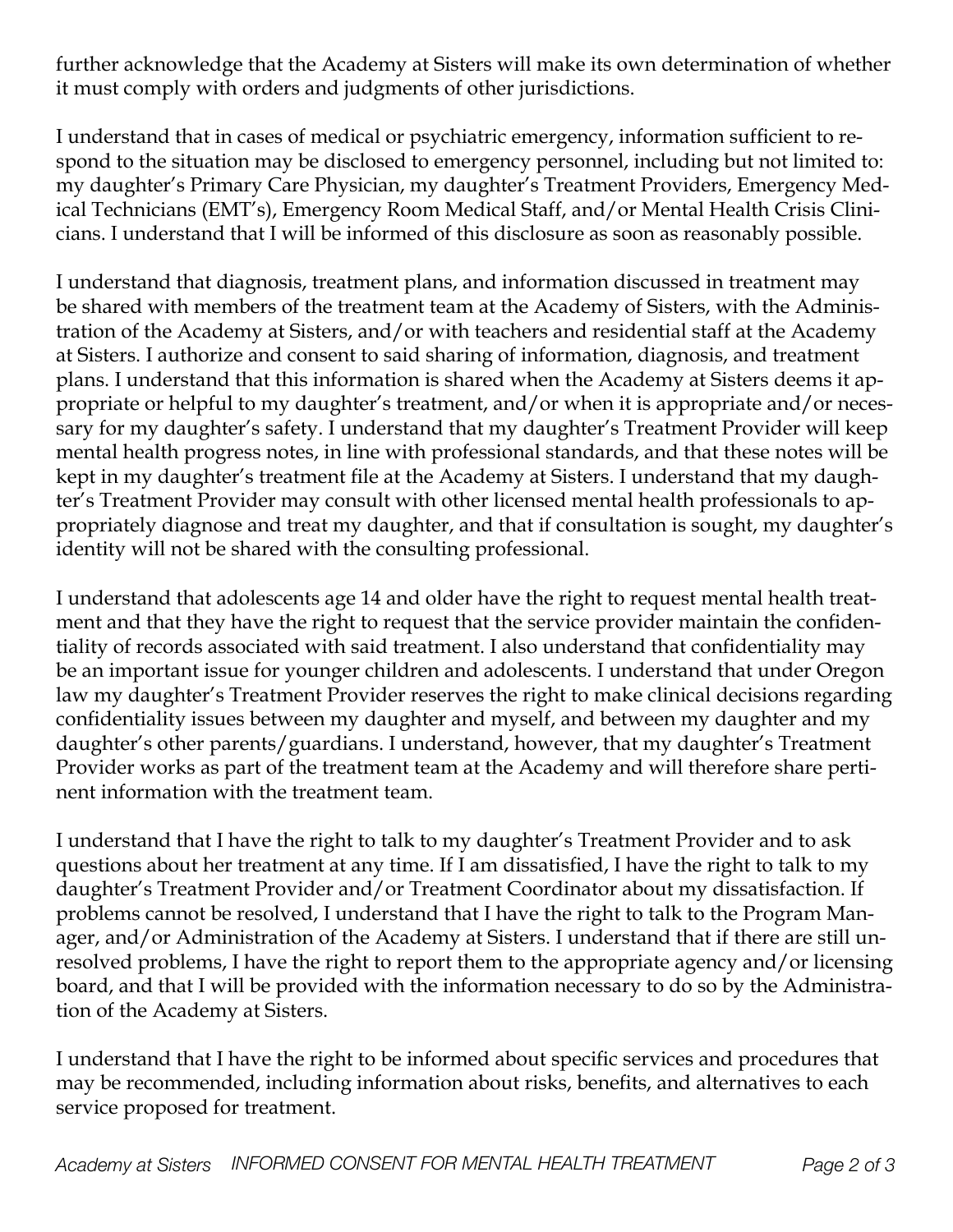I understand that the Academy at Sisters does not bill insurance companies directly for mental health services, and therefore that I will be responsible for any fees accrued for mental health services that are not directly provided by the Academy at Sisters, or included in the Academy at Sisters tuition. By signing this form, I acknowledge that any fees associated with mental health treatment have been discussed with me, and that I agree to pay said fees to the Academy at Sisters, or to the contracted provider. I understand that I will be provided with an invoice that I can submit to my daughter's insurance company for reimbursement of fees I have paid.

**I (we) have read this consent form in its entirety, and I (we) understand all of the information included herein. I (we) acknowledge that we have discussed my (our) questions and concerns with the appropriate professional(s) before signing this form. My (our) signature below indicates my (our) understanding of and agreement with the information above, and that I (we) grant permission to the Academy at Sisters to provide mental health evaluation and treatment for my (our) daughter, (Student Name).**

| Parent / Guardian Name                                 | Parent / Guardian Name                                 |
|--------------------------------------------------------|--------------------------------------------------------|
| Parent / Guardian Signature<br>Relationship to Student | Parent / Guardian Signature<br>Relationship to Student |
| Date                                                   | Date                                                   |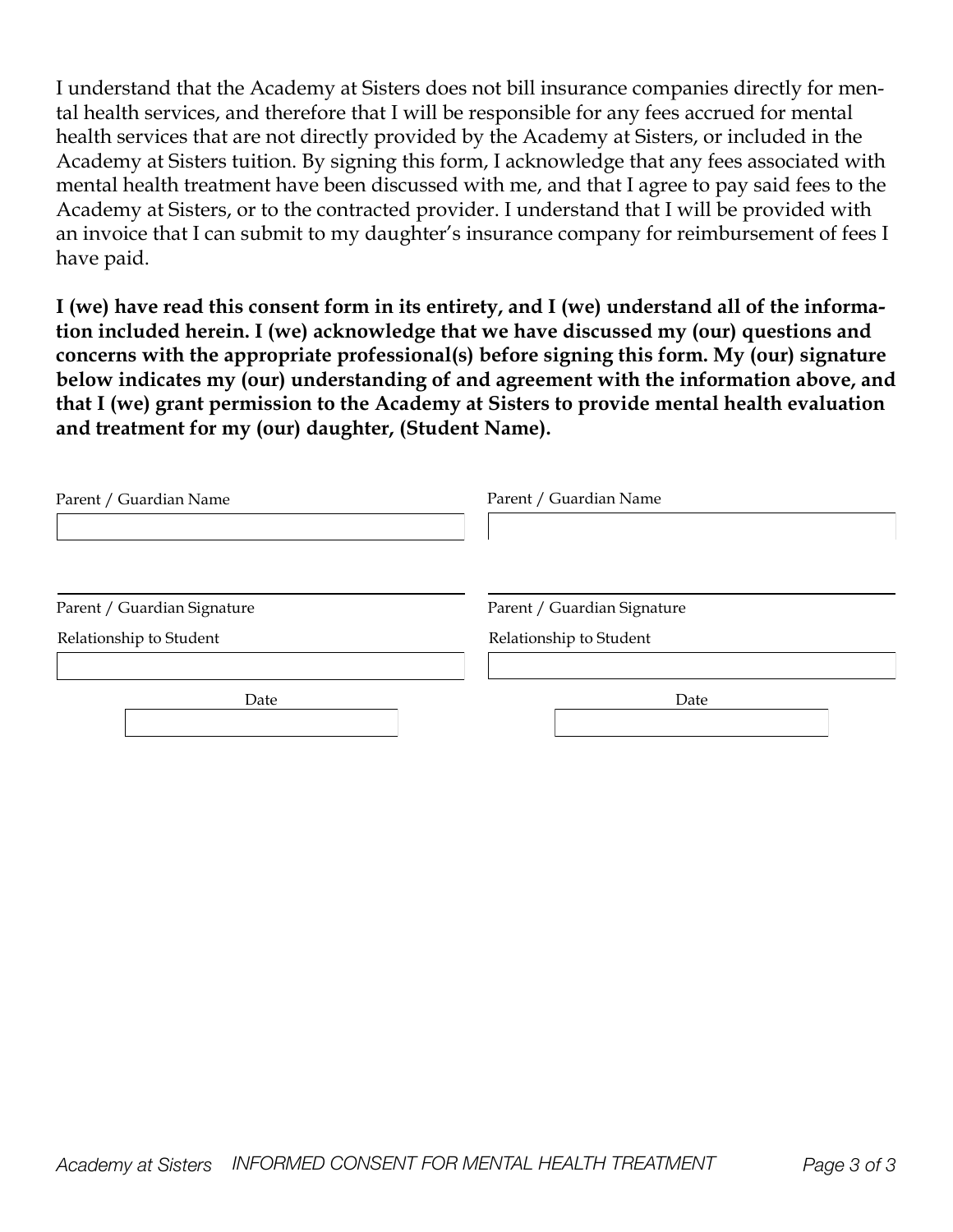

## **EQUINE RELEASE (YOUTH)**

### **RELEASE AND WAIVER OF LIABILITY, ASSUMPTION OF RISK AND INDEMNITY AGREEMENT**

#### **READ THIS AGREEMENT CAREFULLY BEFORE SIGNING IT. THIS IS A LEGALLY BINDING DOCUMENT. YOUR SIGNATURE INDICATES YOUR UNDERSTANDING OF AND AGREE-MENT TO ITS TERMS. BY SIGNING THIS AGREEMENT, YOU (AND YOUR CHILD) ARE GIVING UP CERTAIN LEGAL RIGHTS, INCLUDING THE RIGHT TO RECOVER DAMAGES IN CASE OF INJURY, DEATH OR PROPERTY DAMAGE.**

In consideration for allowing  $\vert$  (a minor) to handle, groom or ride a horse, be in or around J Bar J's stable and premises, and/or to otherwise participate in J Bar J's Youth Services, Inc.'s ("J Bar J") equine activities and programs (including its equine assisted growth program) (collectively "Equine Activities"), on behalf of our personal representatives, heirs, next-ofkin, guardians, spouses and assigns, THE UNDERSIGNED HEREBY:

1.Acknowledge that a horse may, without warning or any apparent cause or reason, buck, stumble, fall, rear, bite, kick, run,make unpredictable or sudden movements, spook, jump obstacles, step on a person's feet, push or shove a person, and saddles or bridles may loosen or break - all of which may cause the rider to fall or be jolted resulting in serious injury or death to the Undersigned or minor child, or to any person within close proximity of a horse.

2.ACKNOWLEDGE THAT THE EQUINE ACTIVITIES, INCLUDING HORSEBACK RIDING, THE HANDLING OF A HORSE OR BEING IN CLOSE PROXIMITY TO A HORSE, IS AN INHERENTLY DANGEROUS ACTIVITY AND INVOLVES THE RISK OF SERIOUS INJURY AND/OR DEATH.

3.Acknowledge and agree that we are fully informed and aware of and voluntarily and knowingly accept and assume all risks,hazards, liabilities, damages, and danger of injury or death, whether known or unknown, inherent in or arising from participation in the Equine Activities. I represent and certify that my child does not have or suffer from any condition (physical or otherwise)that might impact or jeopardize our safe his/her participation in the Equine Activities, and that my minor child is fully able and capable to safely engage in the Equine Activities and to follow all J Bar J policies, rules and instruction. The undersigned certify and warrant that the minor child has adequate insurance to cover any injury that s/he may suffer as a result of while participating in the Equine Activities.

4.TO THE MAXIMUM EXTENT ALLOWED BY LAW, FULLY AND VOLUNTARILY RELEASE, WAIVE,DISCHARGE, COVENANT NOT TO SUE, AND HOLD HARMLESS J BAR J, AND ITS OFFICERS, DIRECTORS,EMPLOYEES, REPRESENTATIVES AND AGENTS, FOR, FROM AND

*Academy at Sisters EQUINE RELEASE (YOUTH) Page 1 of 3*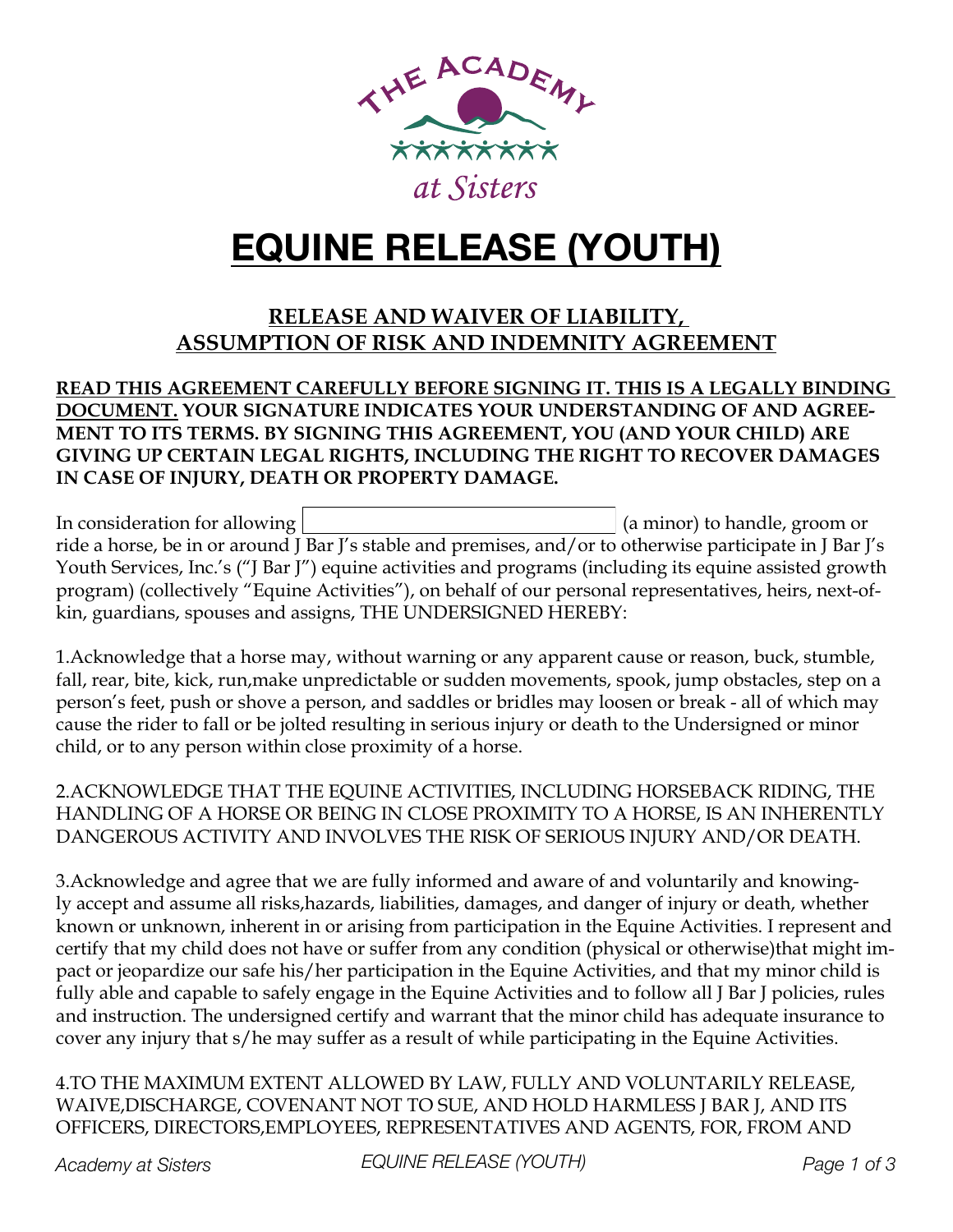AGAINST ANY AND ALL CLAIMS, LOSS,DAMAGES, INJURY (INCLUDING DEATH) AND/ OR COSTS AND EXPENSES OF ANY KIND ARISING OUT OF OR RELATING TO MY MINOR CHILD'S PARTICIPATION IN THE EQUINE ACTIVITIES, INCLUDING (WITHOUT LIMITA-TION) HIS/HER PARTICIPATION IN J BAR J'S EQUINE ASSISTED GROWTH PROGRAM; J BAR J'S SELECTION, CARE AND/OR TRAINING OF ITS HORSES; J BAR J'S SELECTION, CARE OR ADJUSTMENT OF SADDLES, BRIDLES OR OTHER EQUIPMENT; J BAR J'S INSTRUCTION ON RIDING OR LEADING OR SUPERVISING RIDERS OR OTHER PARTICIPANTS; FOR RIDING, TRAINING, DRIVING,GROOMING OR RIDING AS A PASSENGER ON AN EQUINE; FOR THE FAILURE TO WEAR A PROTECTIVE HELMET OR OTHER PROTECTIVE EQUIPMENT WHEN RIDING OR IN CLOSE PROXIMITY TO A HORSE; FOR FAILING TO USE OR PROPERLY USE OR APPLY SADDLES, BRIDLES, EQUIPMENT AND GEAR PROVIDED BY J BAR J; AND/OR FOR FAILING TO FOLLOW J BAR'S POLICIES, RULES AND PROCEDURES(COLLECTIVELY THE "RELEASED CLAIMS"). TO THE MAXIMUM EXTENT ALLOWED BY LAW, THIS RELEASE AND THE RELEASED CLAIMS SHALL APPLY TO ANY AND ALL CLAIMS OF ANY KIND OR NA-TURE EVEN IF CAUSED BY THE NEGLIGENCE OF J BAR J OR ANY OTHER PERSON. TO THE MAXIMUM EXTENT ALLOWED BY LAW, THE UNDERSIGNED AGREE NOT TO INITIATE (ON BEHALF OF THEMSELVES OR ANY OTHER PERSON OR ENTITY) ANY LEGAL ACTION OR CLAIMS AGAINST J BAR J, OR ITS OFFICERS, DIRECTORS, EMPLOYEES, REPRESENTATIVES OR AGENTS, IN CONNECTION WITH ANY OF THE RELEASED CLAIMS, OR ANY CLAIMS WHICH COULD HAVE BEEN OR COULD BE RAISED OR THAT ARE IN ANY WAY CONNECT-ED WITH OR ARISING OUT OF THE ABOVE REFERENCED OR EQUINE ACTIVITIES.

5.AGREE TO INDEMNIFY AND HOLD HARMLESS J BAR J, AND ITS OFFICERS, DIRECTORS, EMPLOYEES,REPRESENTATIVES AND AGENTS, FOR, FROM AND AGAINST ANY LOSS, LI-ABILITY, DAMAGE, EXPENSE OR COST THAT MAY ARISE OUT OF OR ARE IN ANY WAY RELATED TO ANY OF THE RELEASED CLAIMS OR MY CHILD'S PARTICIPATION IN THE EQUINE ACTIVITIES, INCLUDING (WITHOUT LIMITATION) ANY LOSS, DAMAGE OR INJURY RELATED TO MY CHILD'S ACTIONS OR NEGLIGENCE.

6.Agree to abide by and follow any and all instructions given, or policies, rules or regulations established by J Bar J at any time,regarding the Equine Activities, including my child's riding, treatment or handling of a horse or being in close proximity to a horse or on the premises of the stable, and including the requirement to wear a protective helmet at all times when riding a horse and/or the proper use and application of any saddles, bridles, equipment and gear available or provided.

7.Agree and understand that the provisions of ORS 30.687-30.697 apply, which provide for the limitation of liability for J Bar J for its Equine Activities, including (without limitation) that J Bar J and its equine professionals shall not be liable for any injury to me or my death arising out of riding, training, driving, grooming or riding as a passenger upon an equine, and that neither I nor my representative may maintain an action against or recover from J Bar J or its equine professionals for any injury to me or my death arising out of riding, training, driving, grooming or riding as a passenger on an equine, except as otherwise provided for therein.

8.The Undersigned expressly agrees that the foregoing release and waiver of liability, assumption of risk, and indemnity agreement is governed by laws of the State of Oregon and is intended to be as broad and inclusive as is permitted by Oregon law. If any portion of this Agreement is determined to be invalid, illegal, or unenforceable for any reason, the balance of the Agreement shall not be affected or impaired in any way and shall continue in full legal force and effect. This Agreement will be bind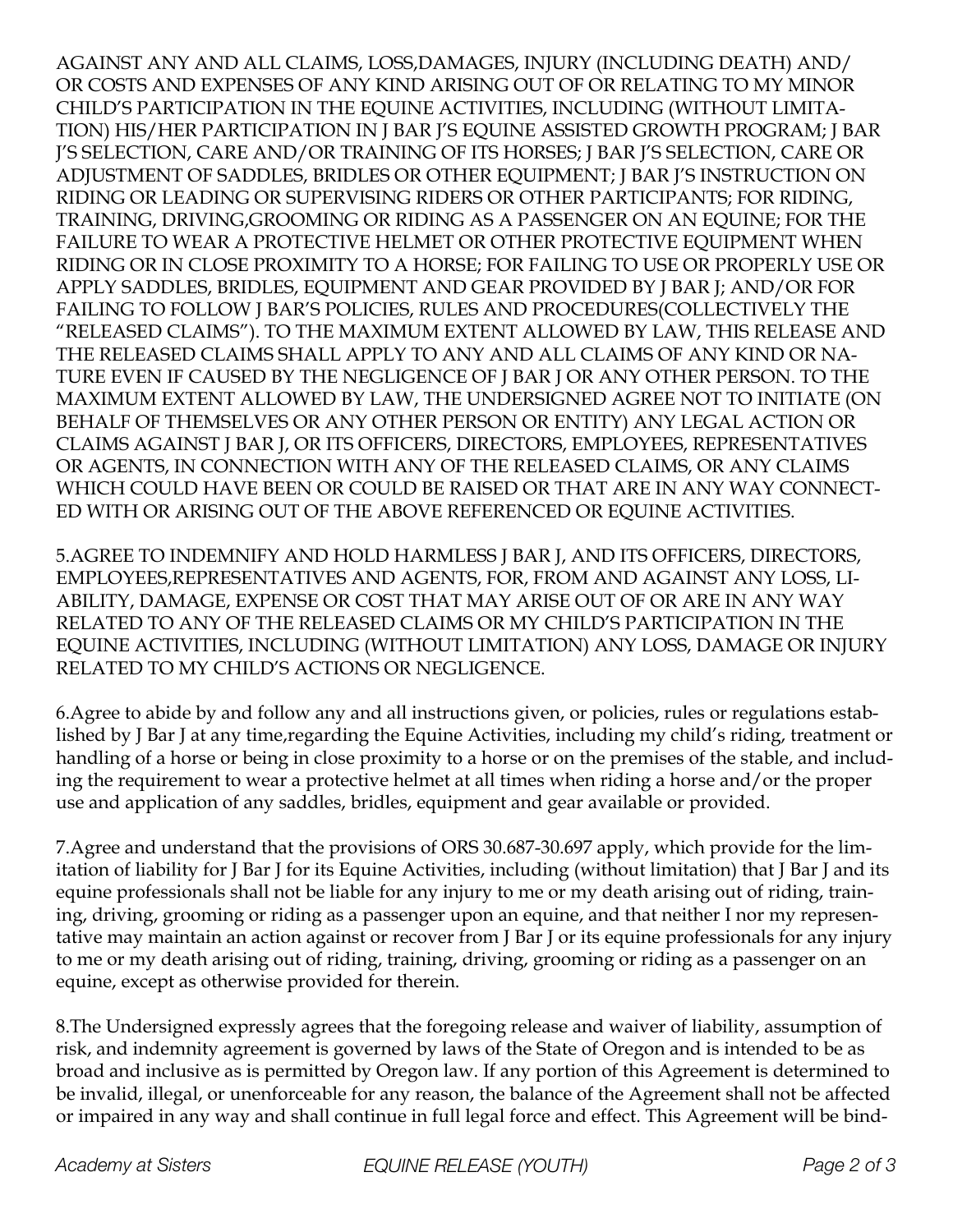ing upon the parties, and their respective successors, heirs, personal representatives, guardians, and assigns, and may not be modified or amended except by a writing signed by all of the parties to be bound.

9.Arbitration. Any dispute or claim that arises out of or that relates to this Agreement or any Released Claims, or my or my child's participation in J Bar J's Equine Activities, or to the interpretation or breach thereof, or to the existence, validity, or scope of this agreement or the arbitration agreement, shall be resolved by arbitration in accordance with the then effective arbitration rules of (and by filing a claim with) Arbitration Service of Portland, Inc., and judgment upon the award rendered pursuant to such arbitration may be entered in any court having jurisdiction thereof.

**The undersigned have carefully read this document, and understand it is a promise not to sue and to fully release and indemnify J Bar J, and its employees and agents, for all any and claims and liabilities, to the maximum extent allowed by law. The undersigned made a free and deliberate choice to sign this Agreement as a condition to J Bar J allowing the minor child to ride or handle a horse or participate in J Bar J's Equine Activities. The undersigned have concluded that the risks involved and the full release and waiver of liability is worth the opportunity to the Equine Activities and acknowledge that the same is good and valuable consideration for this Agreement.**

**The undersigned verifies that s/he is the parent/guardian and/or has the authority to enter into this release agreement on behalf of the named minor child.**

**IT IS SO AGREED.**

| Parent / Guardian Name       | Date |                                                                            |
|------------------------------|------|----------------------------------------------------------------------------|
|                              |      | Parent / Guardian Signature<br>On behalf of themselves and the minor child |
| Minor Child/Participant Name | Date |                                                                            |
|                              |      | Signature of Minor Child/Participant                                       |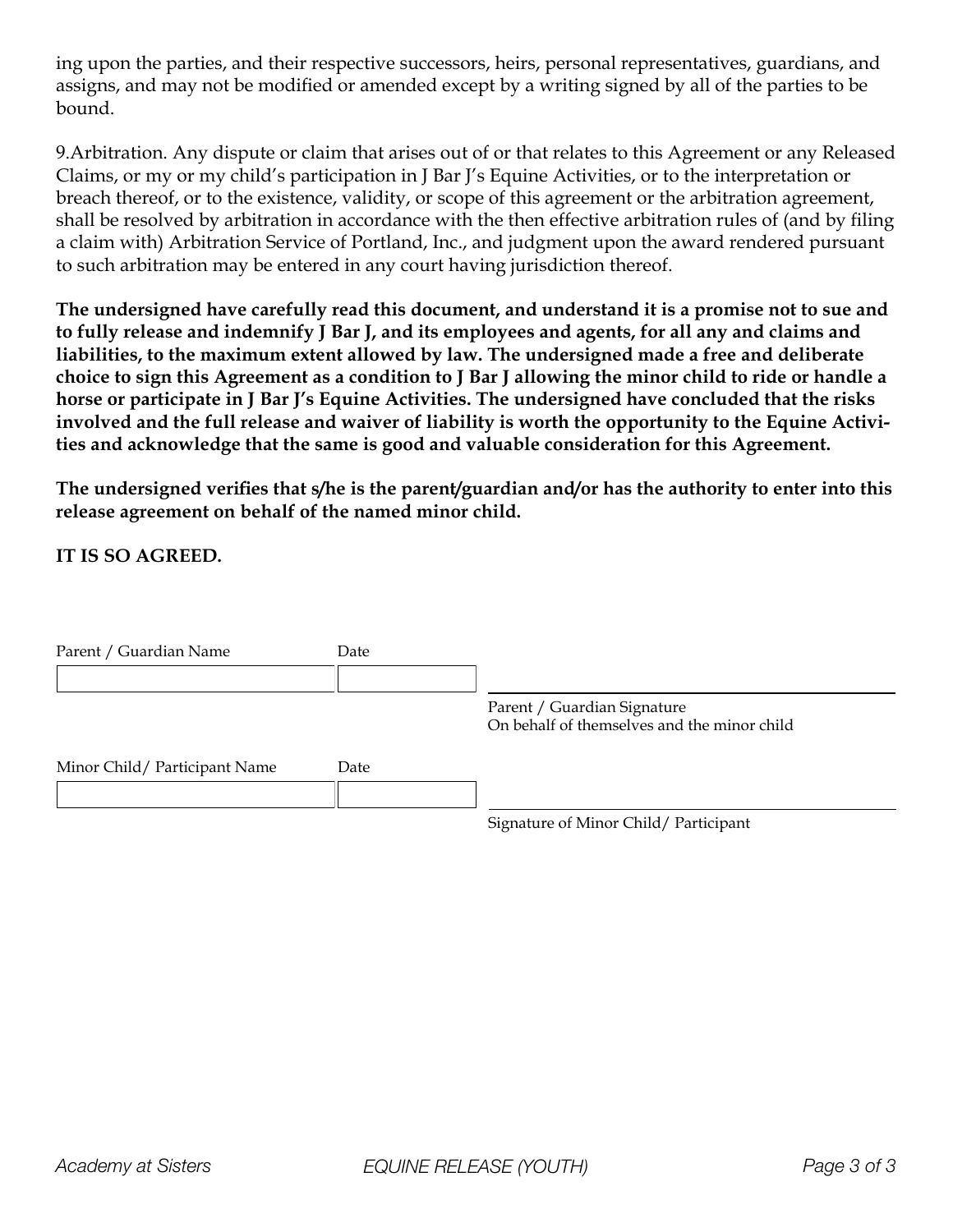

## **EQUINE RELEASE (ADULT)**

### **RELEASE AND WAIVER OF LIABILITY, ASSUMPTION OF RISK AND INDEMNITY AGREEMENT**

**READ THIS AGREEMENT CAREFULLY BEFORE SIGNING IT. THIS IS A LEGALLY BINDING DOCUMENT.** YOUR SIGNATURE INDICATES YOUR UNDERSTANDING OF AND AGREE-MENT TO ITS TERMS. BY SIGNING THIS AGREEMENT, YOU ARE GIVING UP CERTAIN LEGAL RIGHTS, INCLUDING THE RIGHT TO RECOVER DAMAGES IN CASE OF INJURY, DEATH OR PROPERTY DAMAGE.

| ı,          | reside at (Street Address)                 |  |
|-------------|--------------------------------------------|--|
| in $(City)$ | (State, Zip) <sup><math>\perp</math></sup> |  |

In consideration for allowing me to handle, groom or ride a J Bar J horse, be in or around J Bar J's stable and premises, use J Bar J's equine, equipment and vehicles, and/or to participate in any of J Bar J's equine programs (including its equine assisted growth program) (collectively "Equine Activities"), on behalf of myself, and my personal representatives, heirs, next-of-kin, domestic partner, spouse and assigns, I HEREBY:

1.ACKNOWLEDGE THAT THE EQUINE ACTIVITIES, INCLUDING HORSEBACK RIDING, THE HANDLING OF A HORSE OR BEING IN CLOSE PROXIMITY TO A HORSE, IS AN INHERENTLY DANGEROUS ACTIVITY AND INVOLVES THE RISK OF SERIOUS INJURY AND/OR DEATH.

2.Acknowledge and agree that I am fully informed and aware of and voluntarily and knowingly accept and assume all risks,hazards, liabilities, damages, and danger of injury or death, whether known or unknown, inherent in or arising from the Equine Activities. I understand and agree that my participation in the Equine Activities is entirely voluntary. I represent and certify that I do not suffer from any condition (physical or otherwise) that might impact or jeopardize my safe participation in J Bar J's Equine Activities, and that I am fully able and capable to safely engage in the Equine Activities. I certify and warrant that I have adequate insurance to cover any injury that I may suffer as a result of participating in the Equine Activities.

3.Acknowledge and agree that, if I am a J Bar J employee, my work duties do not require me to participate in the Equine Activities, and I do so solely for my own personal pleasure, and that such activities are not part of my work assignment, are not work-related, are not directed or controlled by J Bar J, and are not otherwise required by my employment with J Bar J. I agree to promptly report and reimburse, and to defend, indemnify and hold harmless, J Bar J for any and all loss, damage or injury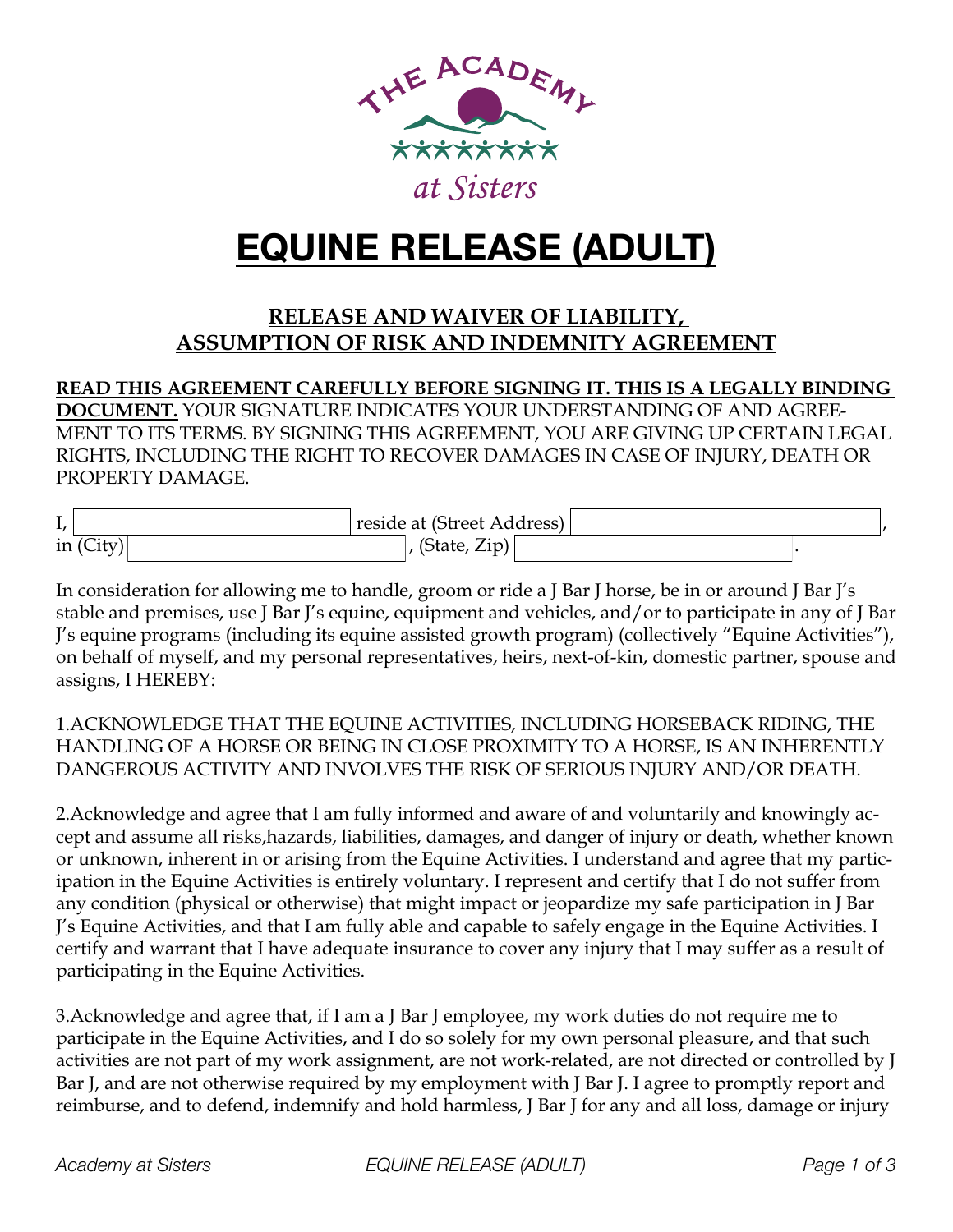to any person or property (including J Bar J equine, property or equipment) resulting or arising from my participation in the Equine Activities.

4.TO THE MAXIMUM EXTENT ALLOWED BY LAW, I FULLY AND VOLUNTARILY RELEASE, WAIVE,DISCHARGE, COVENANT NOT TO SUE, AND HOLD HARMLESS J BAR J YOUTH SER-VICES, INC., AND ALL OF ITS EMPLOYEES, DIRECTORS, OFFICERS, REPRESENTATIVE AND AGENTS, FOR, FROM AND AGAINST ANY AND ALL CLAIMS, LOSSES, DAMAGES, INJURY (INCLUDING DEATH) AND/OR COSTS OR EXPENSES OF ANY KIND ARISING OUT OF OR RELATING TO MY PARTICIPATION IN THE EQUINE ACTIVITIES;FROM J BAR J'S SELECTION, CARE AND/OR TRAINING OF ITS HORSES, OR FOR ITS SELECTION, CARE OR ADJUSTMENT OF SADDLES, BRIDLES OR OTHER EQUIPMENT; J BAR J'S INSTRUCTION ON RIDING OR LEADING OR SUPERVISING RIDERS OR OTHER PARTICIPANTS; MY RIDING, TRAINING, DRIVING,GROOMING OR RIDING AS A PASSENGER ON AN EQUINE; FOR THE FAILURE TO WEAR A PROTECTIVE HELMET OR OTHER PROTECTIVE EQUIPMENT WHEN RIDING; AND/ OR FOR FAILING TO INSPECT, USE OR PROPERLY USE OR APPLY SADDLES, BRIDLES, EQUIP-MENT AND GEAR PROVIDED BY J BAR J(COLLECTIVELY THE "RELEASED CLAIMS"). TO THE MAXIMUM EXTENT ALLOWED BY LAW, THIS RELEASE AND THE RELEASED CLAIMS SHALL APPLY TO ANY AND ALL CLAIMS OF ANY KIND OR NATURE EVEN IF CAUSED BY THE NEGLIGENCE OF J BAR J OR ANY OTHER PERSON. TO THE MAXIMUM EXTENT ALLOWED BY LAW, I AGREE NOT TO INITIATE ANY LEGAL ACTION OR CLAIMS AGAINST J BAR J, OR ITS EMPLOYEES, OFFICERS, DIRECTORS OR AGENTS, IN CONNECTION WITH ANY OF THE RELEASED CLAIMS, OR ANY CLAIMS WHICH COULD HAVE BEEN OR COULD BE RAISED OR THAT ARE IN ANY WAY CONNECTED WITH OR ARISING OUT OF THE ABOVE REFERENCED EQUINE ACTIVITIES.

5.AGREE TO INDEMNIFY AND HOLD HARMLESS J BAR J, AND ITS EMPLOYEES, DIREC-TORS, OFFICERS,REPRESENTATIVES AND AGENTS, FOR, FROM AND AGAINST ANY LOSS, LIABILITY, DAMAGE, EXPENSE OR COST THAT MAY ARISE OUT OF OR THAT ARE IN ANY WAY CONNECTED WITH ANY OF THE RELEASED CLAIMS OR MY PARTICIPATION IN THE EQUINE ACTIVITIES.

6.Agree to abide by and follow any and all instructions given, policies or rules established by J Bar J with regard to the Equine Activities, including (without limitation) my riding, treatment or handling of a horse or being in close proximity to a horse, and including the requirement to wear a protective helmet at all times when riding a horse and/or the proper use, care and application of any saddles, bridles, vehicles, equipment and gear available or provided.

7.The I agree and understand that the provisions of ORS 30.687-30.697 apply, which provide for the limitation of liability for J Bar J for its Equine Activities, including (without limitation) that J Bar J and its equine professionals shall not be liable for any injury to me or my death arising out of riding, training, driving, grooming or riding as a passenger upon an equine, and that neither I nor my representative may maintain an action against or recover from J Bar J or its equine professionals for any injury to me or my death arising out of riding, training, driving, grooming or riding as a passenger on an equine, except as otherwise provided for therein. As a condition of my participation in the Equine Activities, I hereby fully release J Bar J and its equine professionals, and waive any right I may have to bring an action against any of them, for any injury or death arising out of my riding, training, driving, grooming, or riding as a passenger upon an equine.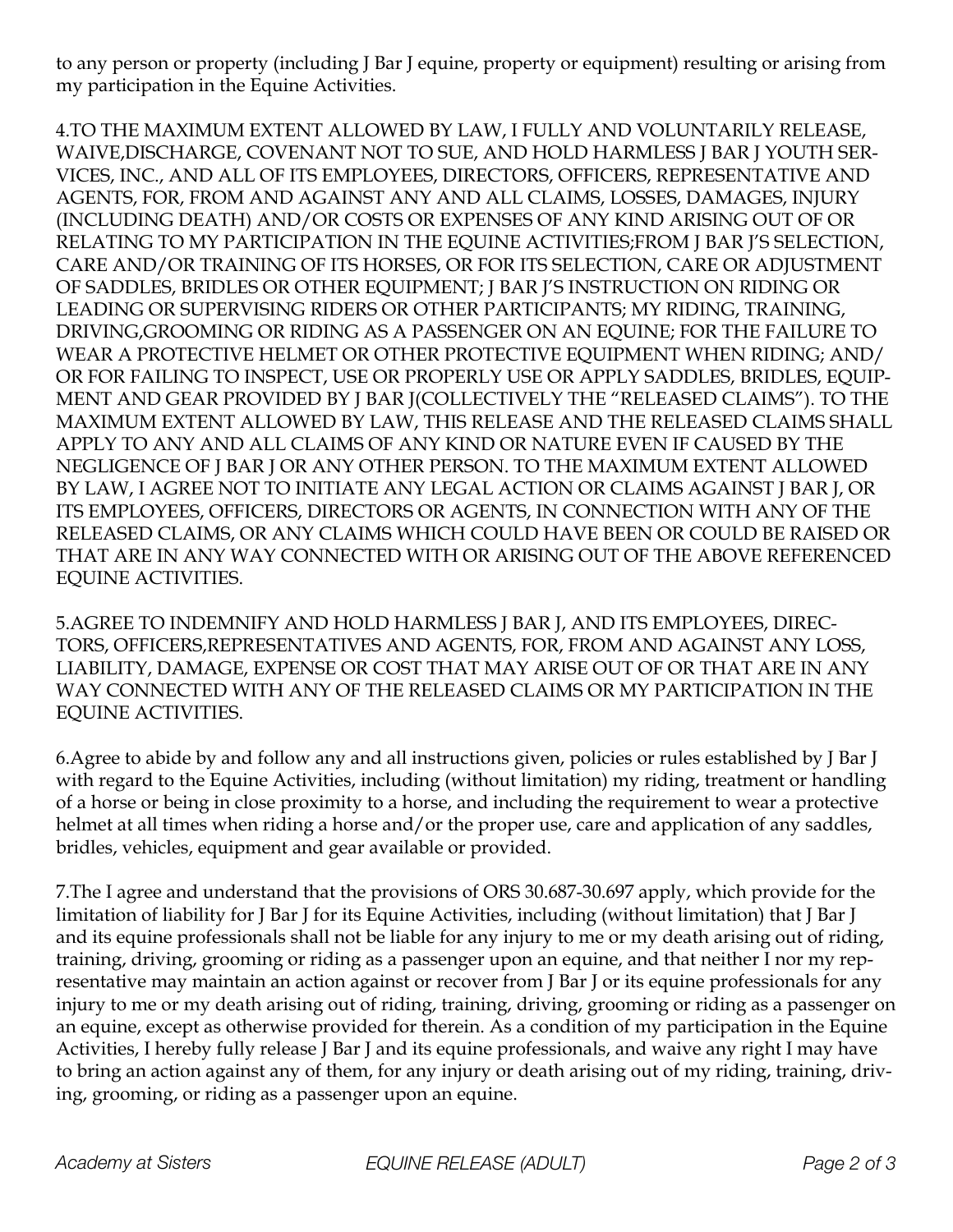8.I agree that the foregoing release and waiver of liability, assumption of risk, and indemnity agreement is governed by laws of the State of Oregon and is intended to be as broad and inclusive as is permitted by Oregon law. If any portion of this Agreement is determined to be invalid, illegal, or unenforceable for any reason, the balance of the Agreement shall not be affected or impaired in any way and shall continue in full legal force and effect. This Agreement will be binding upon the parties, and their respective successors, heirs, spouse/domestic partner, personal representatives, guardians, and assigns.

9.Arbitration. Any dispute or claim that arises out of or that relates to this Agreement or any Released Claims, or my participation in J Bar J's Equine Activities, or to the interpretation or breach thereof, or to the existence, validity, or scope of this Agreement or the arbitration agreement, shall be resolved by arbitration in accordance with the then effective arbitration rules of(and by filing a claim with) the Arbitration Service of Portland, Inc., and judgment upon the award rendered pursuant to such arbitration may be entered in any court having jurisdiction thereof.

**I have carefully read this Agreement, and understand it is a promise not to sue and to fully release and indemnify J Bar J, and its employees and agents, for any and all and claims and liabilities. I have made a free and deliberate choice to sign this Agreement as a condition to J Bar J allowing me to ride or handle a horse or participate in its Equine Activities. I have concluded that the risks involved and the full release and waiver of liability is worth the opportunity to participate in the Equine Activities and acknowledge that the same is valuable consideration for this Agreement.**

**IT IS SO AGREED.**

| Participant Name | Date |                                 |
|------------------|------|---------------------------------|
|                  |      |                                 |
|                  |      | <b>Signature of Participant</b> |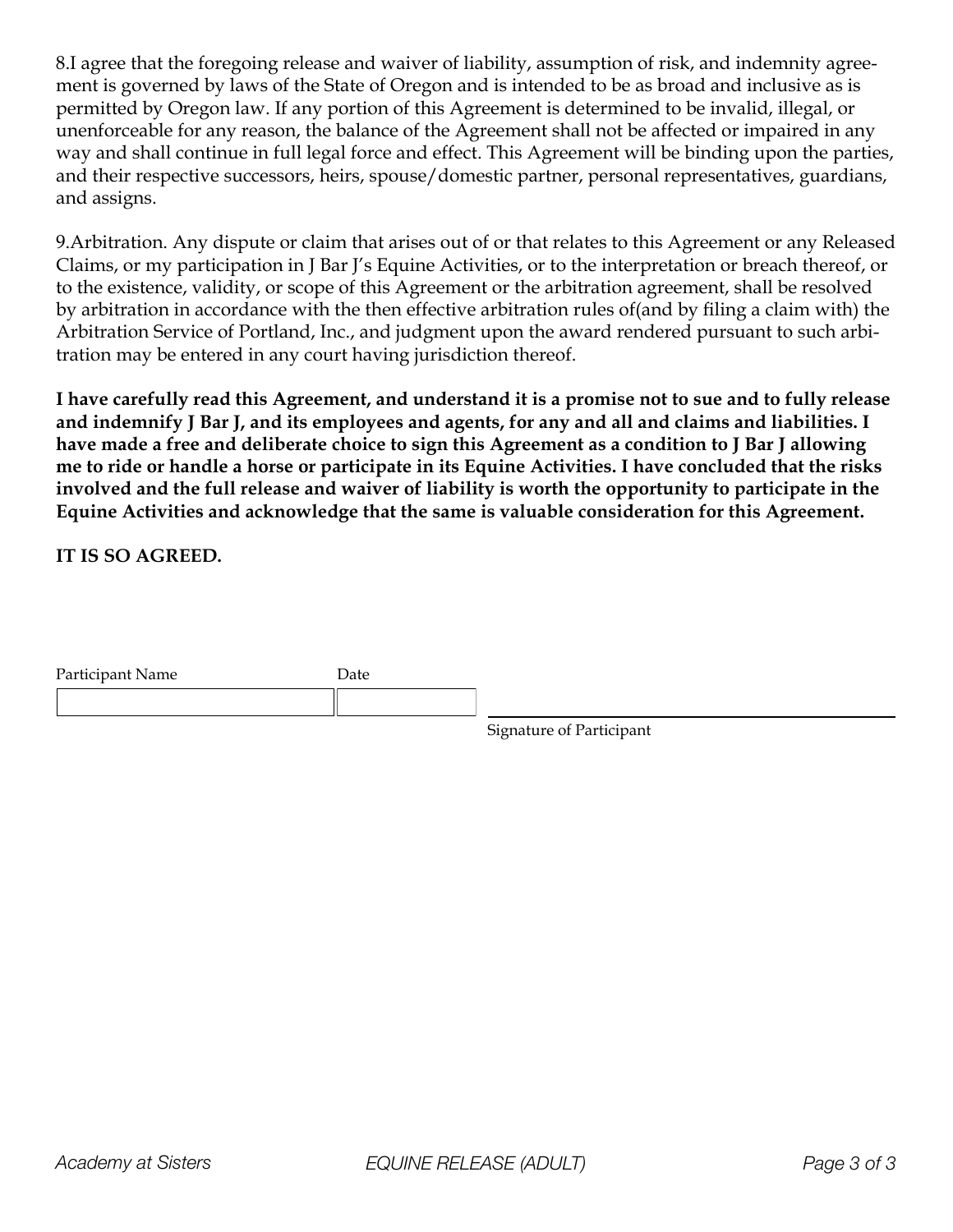

## **ACCEPTABLE USE OF TECHNOLOGY AGREEMENT STUDENT AND LEGAL AUTHORITY ACKNOWLEDGMENT**

### STUDENTS:

I will read and abide by J Bar J Learning Center's Chromebook Acceptable Use Agreement. I further understand that should I commit any violation my access privileges may be revoked and school disciplinary actions may be taken.

## PARENT/ LEGAL AUTHORITY:

I have read and agree to assist my child in understanding and abiding by the Chromebook Acceptable Use Agreement of J Bar J Learning Center. I understand that access to school technology equipment and its entire system of electronic communication is designed for educational purposes and give my child permission to use classroom Chromebooks. I understand that improper or inappropriate use of technology equipment and the school system by my child may result in revocation of his/her technology privileges and the imposition of school discipline. I accept all financial liabilities up to \$400.00 or damages that may result from my Child's use of the school's equipment and electronic communication system. `I specifically agree to indemnify and hold J Bar J Learning Center board, staff and employees harmless for any actions, claims, costs, damages or losses relating to or arising out of my child's use of such equipment and system.

## **I agree to the stipulations set forth in the above document.**

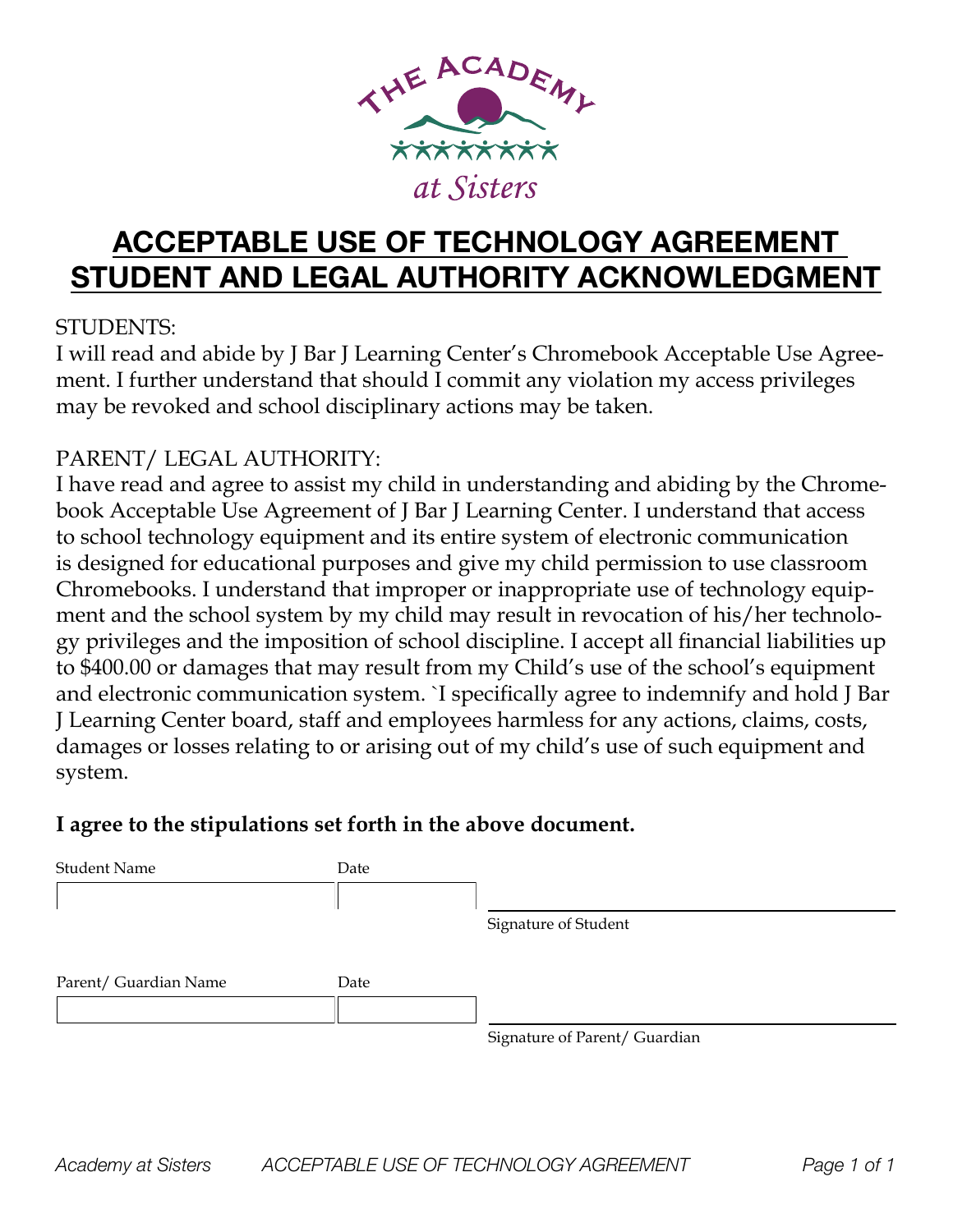

## **J BAR J LEARNING CENTER PLEDGE FOR CHROMEBOOK USE**

- 1. I will take good care for of my Chromebook.
- 2. I will never leave the Chromebook unattended.
- 3. I will never lend out my Chromebook to another individual.
- 4. I will keep food and beverages away from my Chromebook since they may cause damage to the device.
- 5. I will not disassemble any part of my Chromebook or attempt any repairs.
- 6. I will take full responsibility for my actions and will use electronic media, the computers, and the Internet for educational purposes only.
- 7. I will follow all rules and guidelines for use and the directions of all staff members, and I will not access inappropriate sites.
- 8. I realize that the use of the computers is a privilege, not a right. I accept that inappropriate behavior will lead to the loss of that privilege.
- 9. I agree not to participate in or print inappropriate materials (text or graphics) not approved by staff members or that may be offensive to others. I further agree to abide by the definition of inappropriate or illegal materials established by J Bar J Learning Center.
- 10. I will use my Chromebook in ways that are appropriate, that meet J Bar J Learning Center's expectations, and are educational.
- 11. I will not place decorations (such as stickers, markers, etc.) on the Chromebook. I will not deface the serial number or Chromebook label.
- 12. I will be responsible for all damages or loss caused by neglect or theft.
- 13. I agree to return the Chromebook each class period with the power cord and power brink in goodworking order.

## **I agree to the stipulations set forth in the above document.**

| <b>Student Name</b>   | Date | Signature of Student          |  |
|-----------------------|------|-------------------------------|--|
| Parent/ Guardian Name | Date |                               |  |
|                       |      | Signature of Parent/ Guardian |  |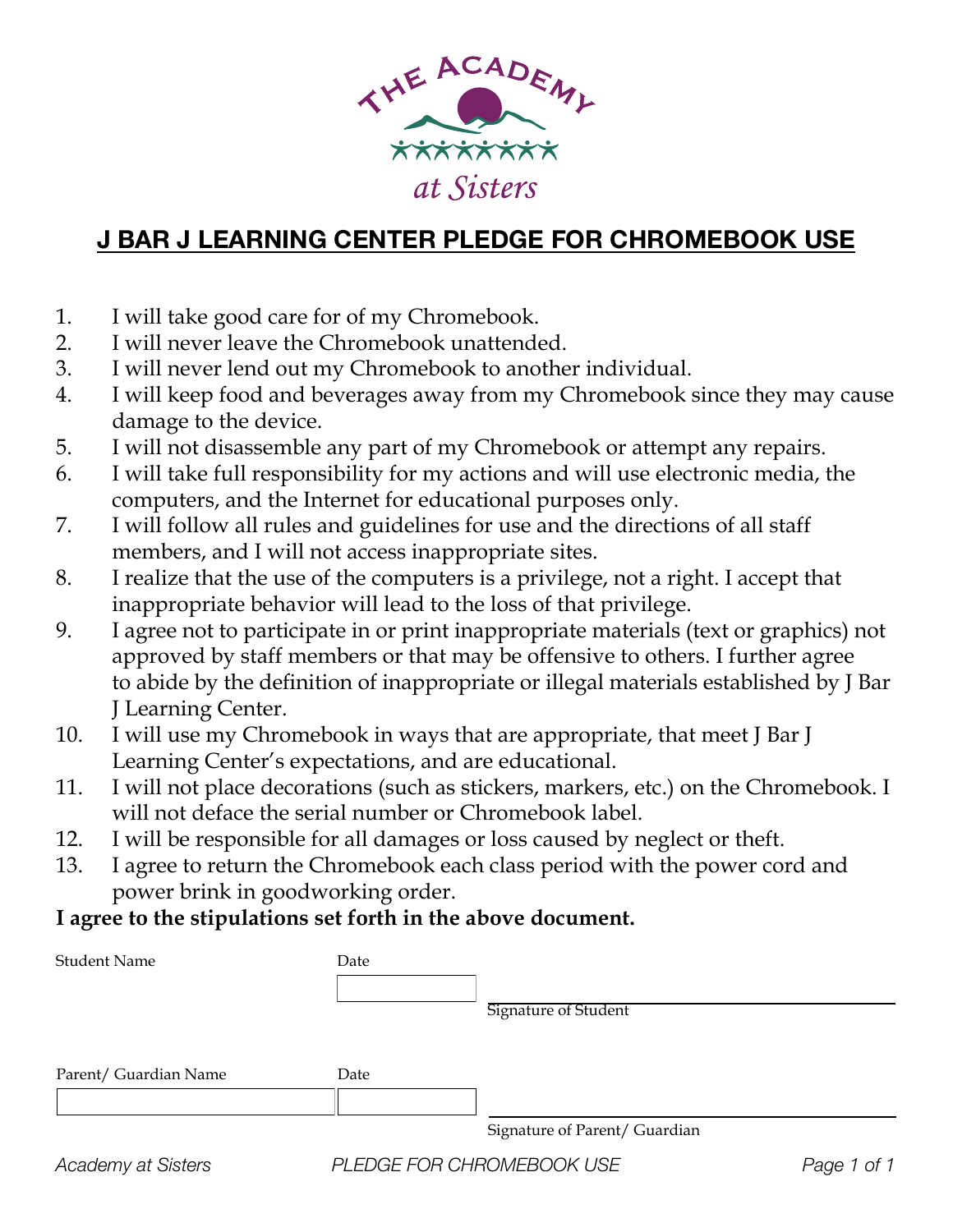

## **BEHAVIOR MANAGEMENT POLICY / STANDARDS**

#### **Standards**

Each J Bar J congregate care Facility, including The Academy at Sisters, follows an overall Behavior Management System that is consistent with the requirements of DHS Licensing as established pursuant to ORS 409.050.

#### **Policy**

Each youth in our Facilities follows an overall individualized plan to promote change and behavioral improvement. Targeted behaviors are directly related to the youth's case plan and competency development goals.

Our Facilities set clear behavioral rules, boundaries, and limits. Safety of youth and staff is our first priority. All direct-service staff are trained in non-violent crisis intervention (CPI), designed to insure safety and dignity of all clientele. Staff follow established guidelines in response to problematic behaviors.

Each of our living units follow a Behavior Management System designed to maintain order, consistency and safety. Our goal is to promote pro-social behavior through a system of behavior incentives and reinforcement. Negative behaviors are recognized, corrected and refocused. Youth are guided to make responsible choices.

J Bar J prohibits the use of the following: a) spanking, hitting, or striking with an instrument, b) committing an act designed to humiliate, ridicule, or degrade a child or undermine a child's self-respect, c) punishing a child in the presence of a group or punishment of a group for the behavior of one child, d) depriving a child of food, clothing, shelter, bedding, rest, sleep, toilet access, or parental contact, e) assigning extremely strenuous exercise or work or requiring a child to spend prolonged time in one position likely to produce unreasonable discomfort, f) using physical restraint or seclusion as discipline, g) permitting or directing a child to punish another child, and h) using any other kind of harsh punishment. In accordance with these prohibitions, J Bar J and its Facilities may not make limitation on contact between any youth and the parent or legal guardian of the youth a condition of program participation.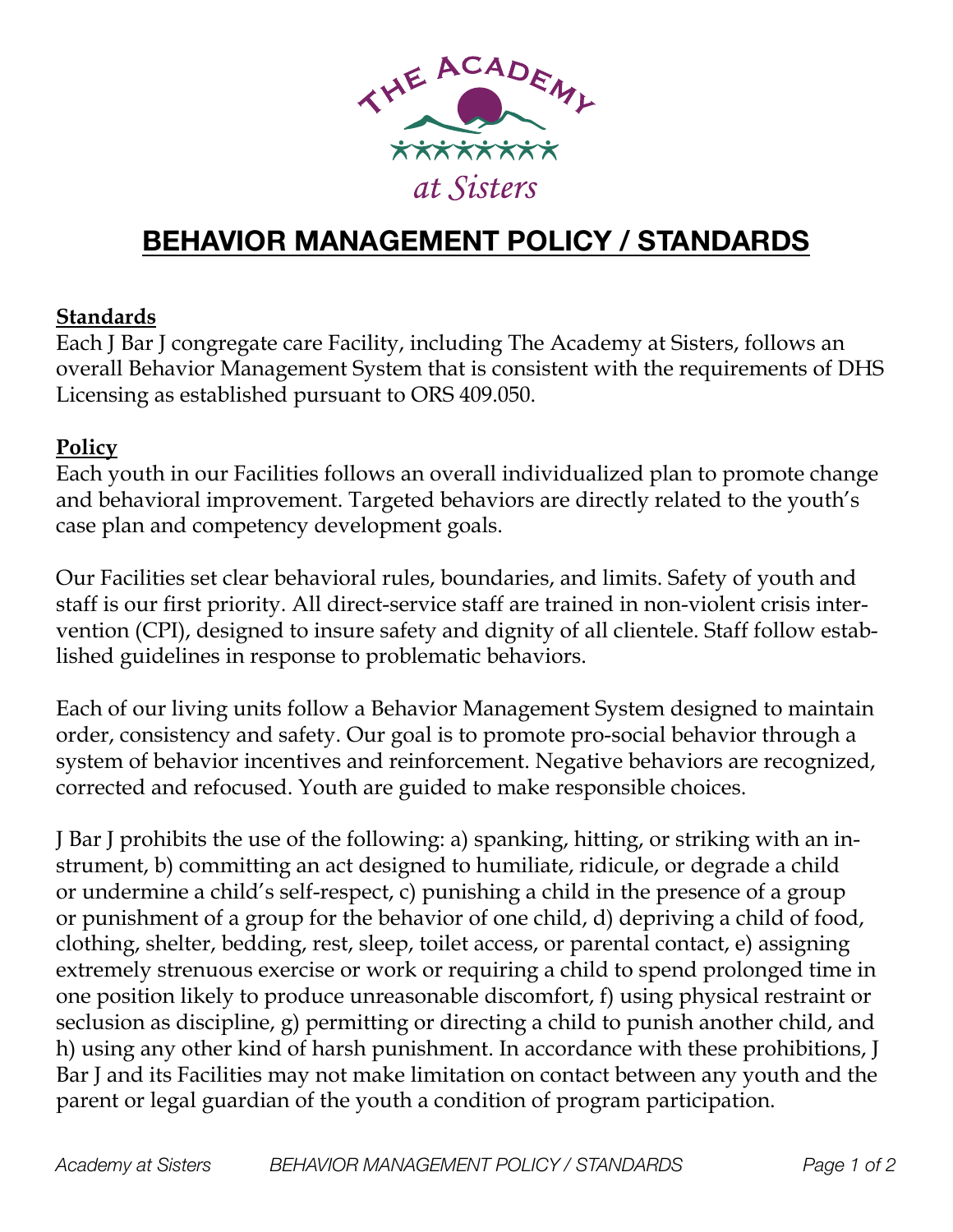### **Consents/Disclosures/Authorizations:**

For each resident, the parent or legal guardian's and resident's signatures on this document acknowledge that the parent or legal guardian and resident have received a copy of this Behavior Management Policy / Standards and any other policies referred to below, and that the Facility is authorized to engage in the following activities pursuant to those policies and in accordance with applicable law:

- A. Provide routine and emergency medical care commensurate with the wishes of the parent or legal guardian.
- B. To use the Behavior Management System of the Facility, including point, level, or other behavior management techniques as described in the Parent Packet that the parent or legal guardian has also received.
- C. The use of non-violent crisis intervention techniques as necessary (CPI).
- D. To limit or restrict contact with persons outside the Facility not approved by parents/guardian,provided that this does not authorize the Facility to limit contact between any youth and the parent orlegal guardian of the youth as a condition of program participation.
- E. Youth will have the ability to utilize the 1-855-503-SAFE (7233) DHS abuse and neglect hotline which is posted in the staff office at any time during their stay at the Academy.
- F. To exclude or limit certain personal possessions or items.
- G. To impose a dress code.
- H. To restrict resident's participation in certain recreational or leisure activities inconsistent with behavior or safety issues.
- I. Release of information related to resident's condition and background.
- J. To conduct random room searches, confiscate contraband found, label contraband and placed in storage if appropriate. Law enforcement will be notified if illegal contraband is discovered. Random room searches will be conducted to maintain order and safety of all residents in placement. Staff may or may not ask residents to be present for room searches. Staff will make every attempt to leave resident's room in the condition it was found. Program staff will never perform body searches.

| <b>Student Name</b>   | Date |                               |
|-----------------------|------|-------------------------------|
|                       |      |                               |
|                       |      | Signature of Student          |
| Parent/ Guardian Name | Date |                               |
|                       |      |                               |
|                       |      | Signature of Parent/ Guardian |
| Parent/ Guardian Name | Date |                               |
|                       |      |                               |
|                       |      | Signature of Parent/ Guardian |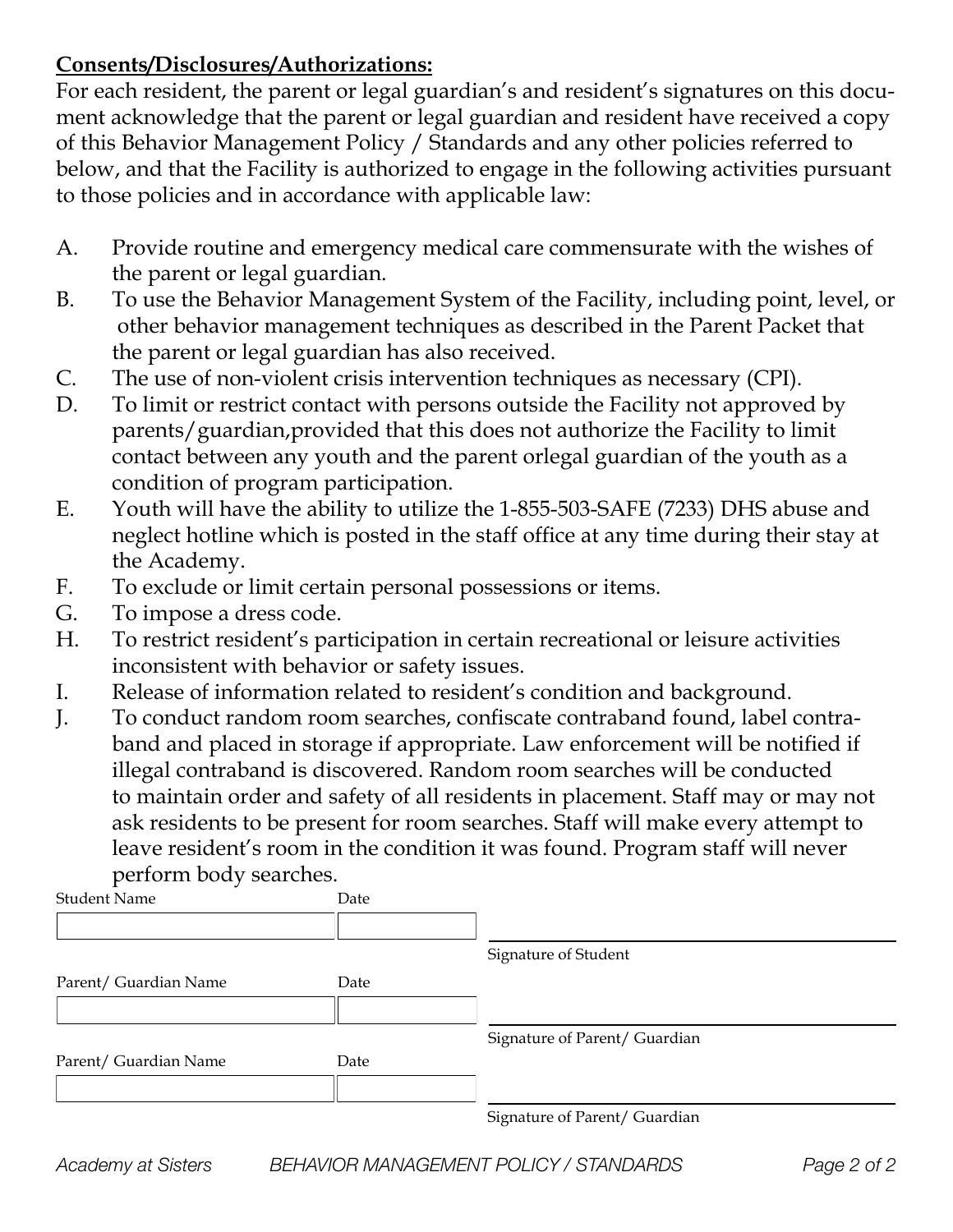

# **STUDENT PROPERTY POLICY**

Any items that are not allowed at the Academy will be placed in locked storage or returned to parents/families.

Academy staff are authorized to perform random room searches and may confiscate materials that students are not permitted to have.

All money students earn or monetary gifts will be placed in each student's allowance.

We ask that monetary gifts not exceed \$200.

All personal items, including money, will be packed by the student upon departure.

If a student is unable to pack their own belongings, Academy staff will pack all items and ship them home or to another placement, as indicated by the student's family. Parents/families will be billed for any shipping expenses.

| Parent / Guardian Name      | Parent / Guardian Name      |
|-----------------------------|-----------------------------|
|                             |                             |
|                             |                             |
|                             |                             |
| Parent / Guardian Signature | Parent / Guardian Signature |

Parent / Guardian Signature

Date **Date** Date **Date**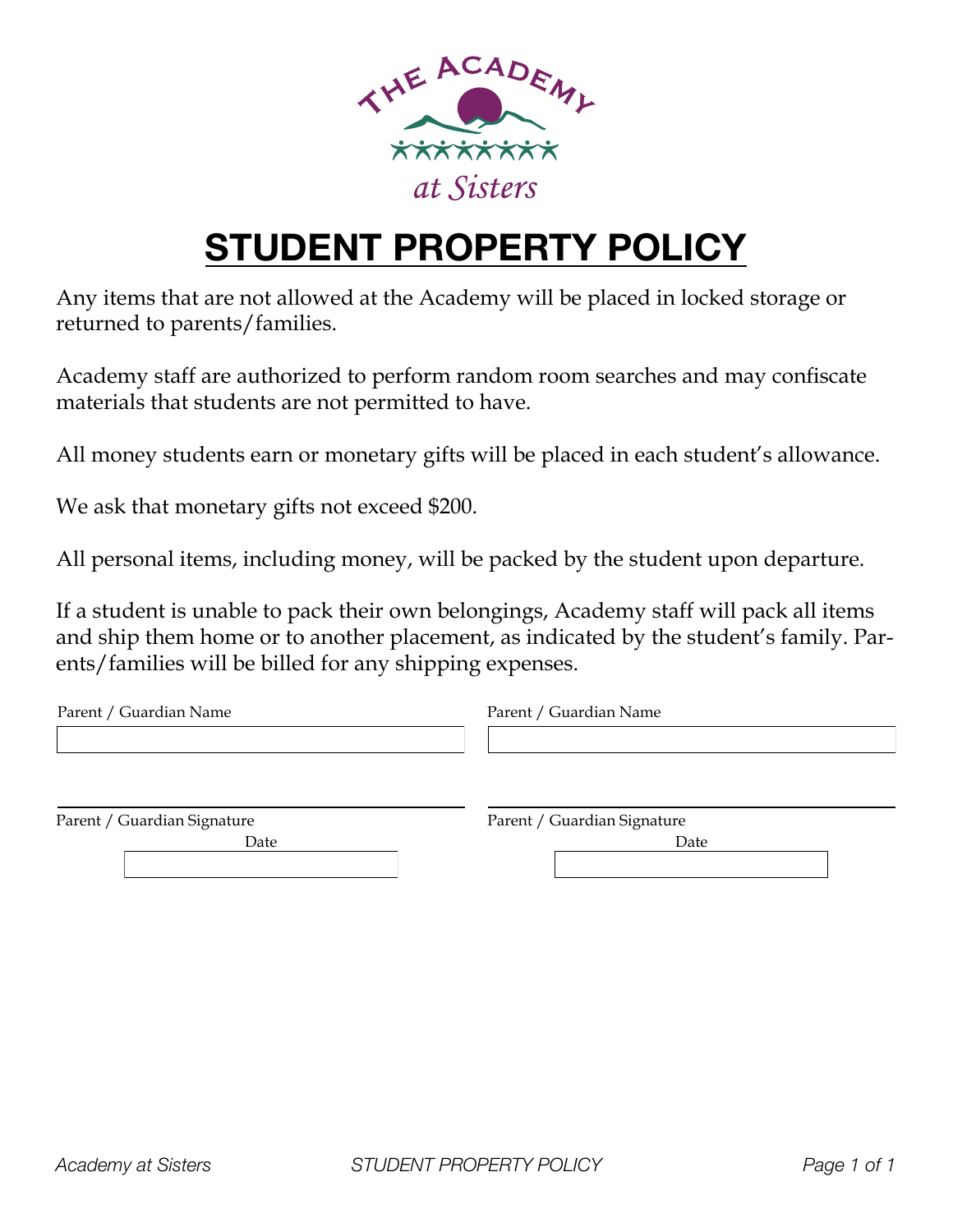

## **SEPARATION OF ADULTS AND MINORS DISCLOSURE AND CONSENT**

As a therapeutic boarding school that serves youth ages 13-18, the Academy occasionally has students that are 18 and share bedrooms/housing with youth under the age of 18.

The Academy makes the safety and supervision of all of our students our top priority; we do not feel any students are adversely affected by sharing housing with students who are 18.

By signing this I am acknowledging that I am aware of and understand the above information.

| Parent / Guardian Name      | Parent / Guardian Name      |
|-----------------------------|-----------------------------|
|                             |                             |
|                             |                             |
| Parent / Guardian Signature | Parent / Guardian Signature |
| Date                        | Date                        |